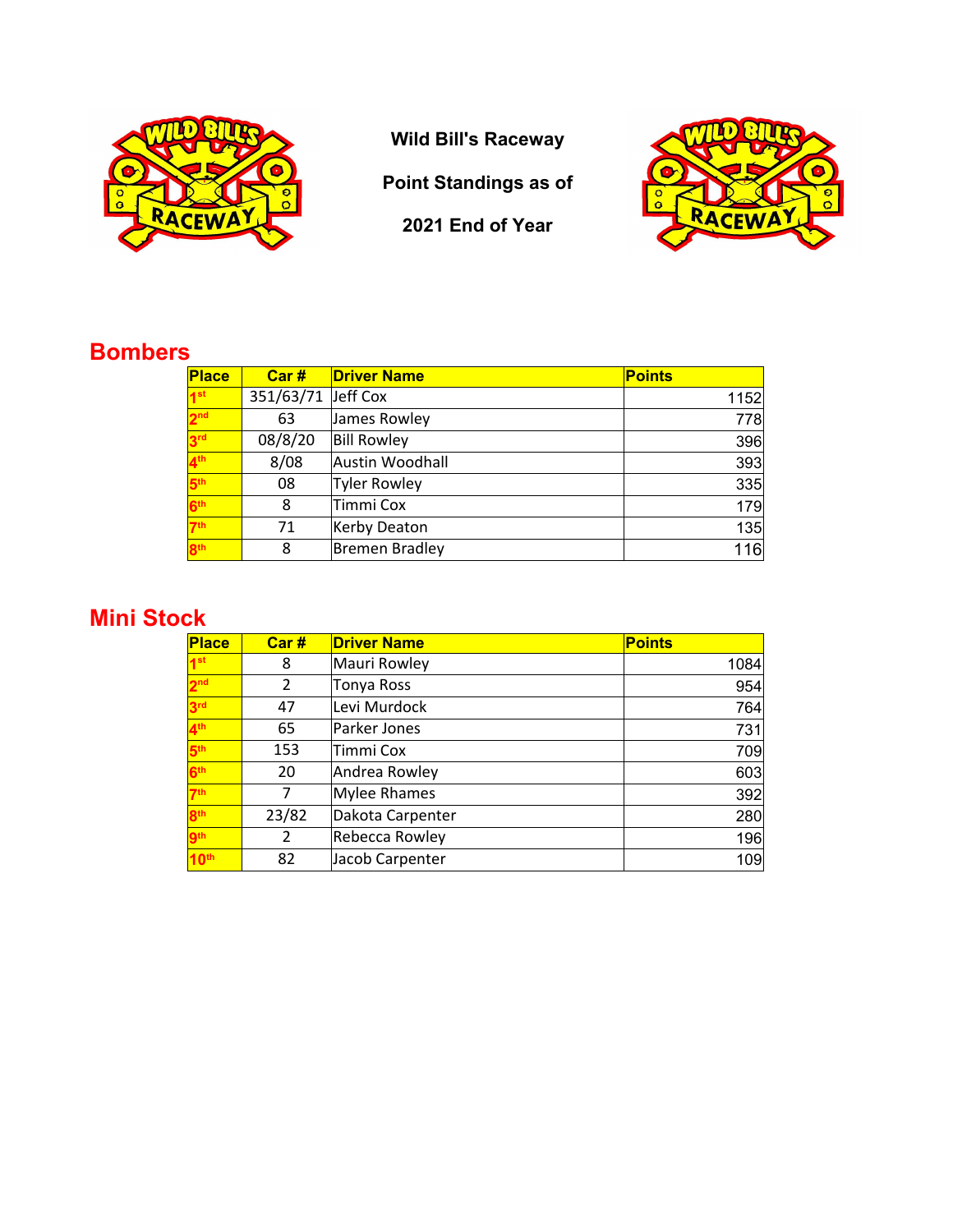# **Hobby Stock**

| <b>Place</b>     | Car#   | <b>Driver Name</b>   | <b>Points</b> |
|------------------|--------|----------------------|---------------|
| 1 <sup>st</sup>  | 171    | <b>Andy Pearce</b>   | 1136          |
| 2 <sup>nd</sup>  | 331/3  | Jeff Miller          | 1066          |
| 3 <sup>rd</sup>  | 20     | Larry Rust           | 1061          |
| $4^{\text{th}}$  | 6      | Jacob Rowley         | 990           |
| $5^{\text{th}}$  | 13     | Linda Merlen         | 941           |
| 6 <sup>th</sup>  | 33     | <b>Jason Duggins</b> | 800           |
| 7 <sup>th</sup>  | 785    | <b>Bob Rowley</b>    | 698           |
| 8 <sup>th</sup>  | 47     | Haiden Reese         | 686           |
| <b>gth</b>       | M4     | Kean Maxfield        | 326           |
| 10 <sup>th</sup> | 32     | <b>Ron Means</b>     | 324           |
| 11 <sup>th</sup> | 83     | <b>Kyler Duggins</b> | 284           |
| 12 <sup>th</sup> | 7R/785 | James Rowley         | 278           |
| 13 <sup>th</sup> | 95     | Paul Dorset          | 269           |
| 14 <sup>th</sup> | 95     | Coty Webb            | 256           |
| 15 <sup>th</sup> | 04     | Samantha Milburn     | 201           |
| 16 <sup>th</sup> | 8      | <b>Bill Rowley</b>   | 188           |
| 17 <sup>th</sup> | 66     | Drew Shafer          | 153           |

## **IMCA Hobby Stock**

| <b>Place</b>     | Car#   | <b>Driver Name</b>   | <b>Points</b> |
|------------------|--------|----------------------|---------------|
| 4 <sub>st</sub>  | 171    | <b>Andy Pearce</b>   | 224           |
| 2 <sup>nd</sup>  | 331/3  | Jeff Miller          | 217           |
| 3 <sup>rd</sup>  | 20     | Larry Rust           | 213           |
| 4 <sup>th</sup>  | 6      | Jacob Rowley         | 205           |
| 5 <sup>th</sup>  | 13     | Linda Merlen         | 193           |
| 6 <sup>th</sup>  | 33     | Jason Duggins        | 159           |
| 7 <sup>th</sup>  | 785    | <b>Bob Rowley</b>    | 140           |
| 8 <sup>th</sup>  | 47     | <b>Haiden Reese</b>  | 137           |
| 9 <sup>th</sup>  | 32     | <b>Ron Means</b>     | 68            |
| 10 <sup>th</sup> | 83     | <b>Kyler Duggins</b> | 67            |
| 10 <sup>th</sup> | 7R/785 | James Rowley         | 67            |
| 11 <sup>th</sup> | M4     | <b>Kean Maxfield</b> | 66            |
| 12 <sup>th</sup> | 95     | Coty Webb            | 64            |
| 13 <sup>th</sup> | 04     | Samantha Milburn     | 62            |
| 14 <sup>th</sup> | 95     | Paul Dorset          | 61            |
| 15 <sup>th</sup> | 8      | <b>Bill Rowley</b>   | 38            |
| 16 <sup>th</sup> | 66     | Drew Shafer          | 31            |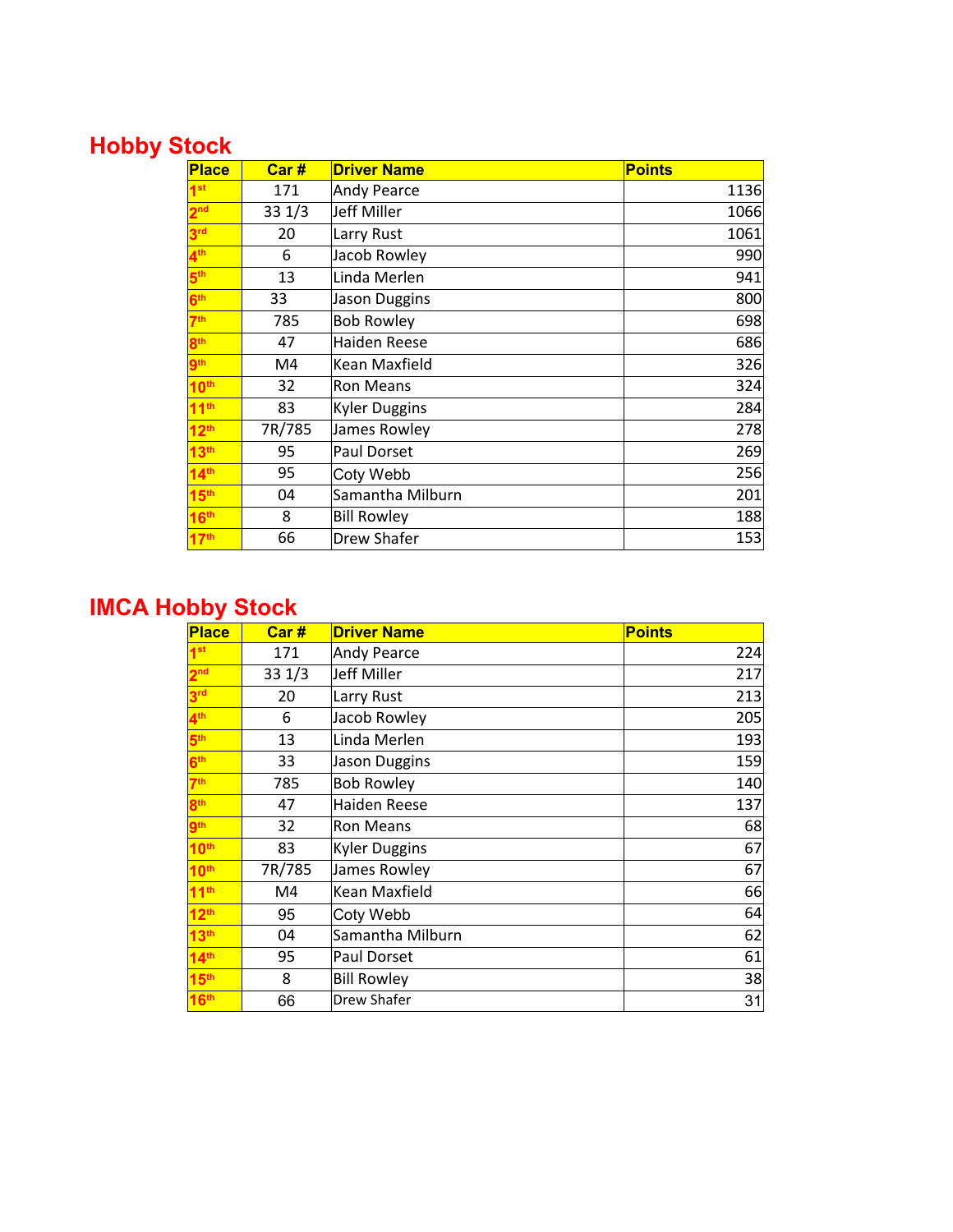### **Stock Cars**

| <b>Place</b> | Car# | <b>Driver Name</b>  | <b>Points</b> |
|--------------|------|---------------------|---------------|
|              |      | 11 Catherine Medler |               |
|              |      | 56 Richard Clegg    | 200           |

#### **WBR 305 Mods**

| <b>Place</b>     | Car#  | <b>Driver Name</b>    | <b>Points</b> |
|------------------|-------|-----------------------|---------------|
| 1 <sup>st</sup>  | 39    | <b>Dillion Thomas</b> | 1167          |
| 2 <sup>nd</sup>  | 53    | Mark Merlen           | 1093          |
| 3rd              | 5     | John Rowley           | 1051          |
| 4 <sup>th</sup>  | 58    | Austin Miller         | 1045          |
| 5 <sup>th</sup>  | 8     | Zack Skaggs           | 1037          |
| 6 <sup>th</sup>  | 32    | Jerry Johnson         | 1004          |
| 7 <sup>th</sup>  | 13M   | Matt Johnson          | 885           |
| 8 <sup>th</sup>  | 69    | Phillip Oliver        | 385           |
| <b>gth</b>       | 97L   | Jordan Lake           | 365           |
| 10 <sup>th</sup> | 014   | Kyler Marchello       | 349           |
| 11 <sup>th</sup> | 14    | Hagen Marchello       | 326           |
| 12 <sup>th</sup> | 147   | Jeff Miller           | 314           |
| 13 <sup>th</sup> | 3     | Corey Roddam          | 306           |
| 14 <sup>th</sup> | 13    | David Madill          | 266           |
| 15 <sup>th</sup> | 08/19 | <b>Tyler Rowley</b>   | 235           |

# **Sport Mods**

| <b>Place</b>    | Car# | <b>Driver Name</b>  | <b>Points</b> |
|-----------------|------|---------------------|---------------|
| 1 <sup>st</sup> |      | 3 Jeremy Birch      | 774           |
| 2 <sup>nd</sup> |      | 42 Nate Crysel      | 395           |
| 3 <sup>rd</sup> |      | 31 Brandon Snow     | 379           |
| 4 <sup>th</sup> |      | 21 Tracy Greenwood  | 281           |
| 5 <sup>th</sup> |      | 49W Shane Weybright | 184           |
| 6 <sup>th</sup> |      | 78 Brian Wortman    | 182           |
| 7 <sup>th</sup> |      | 08 Tyler Rowley     | 40            |